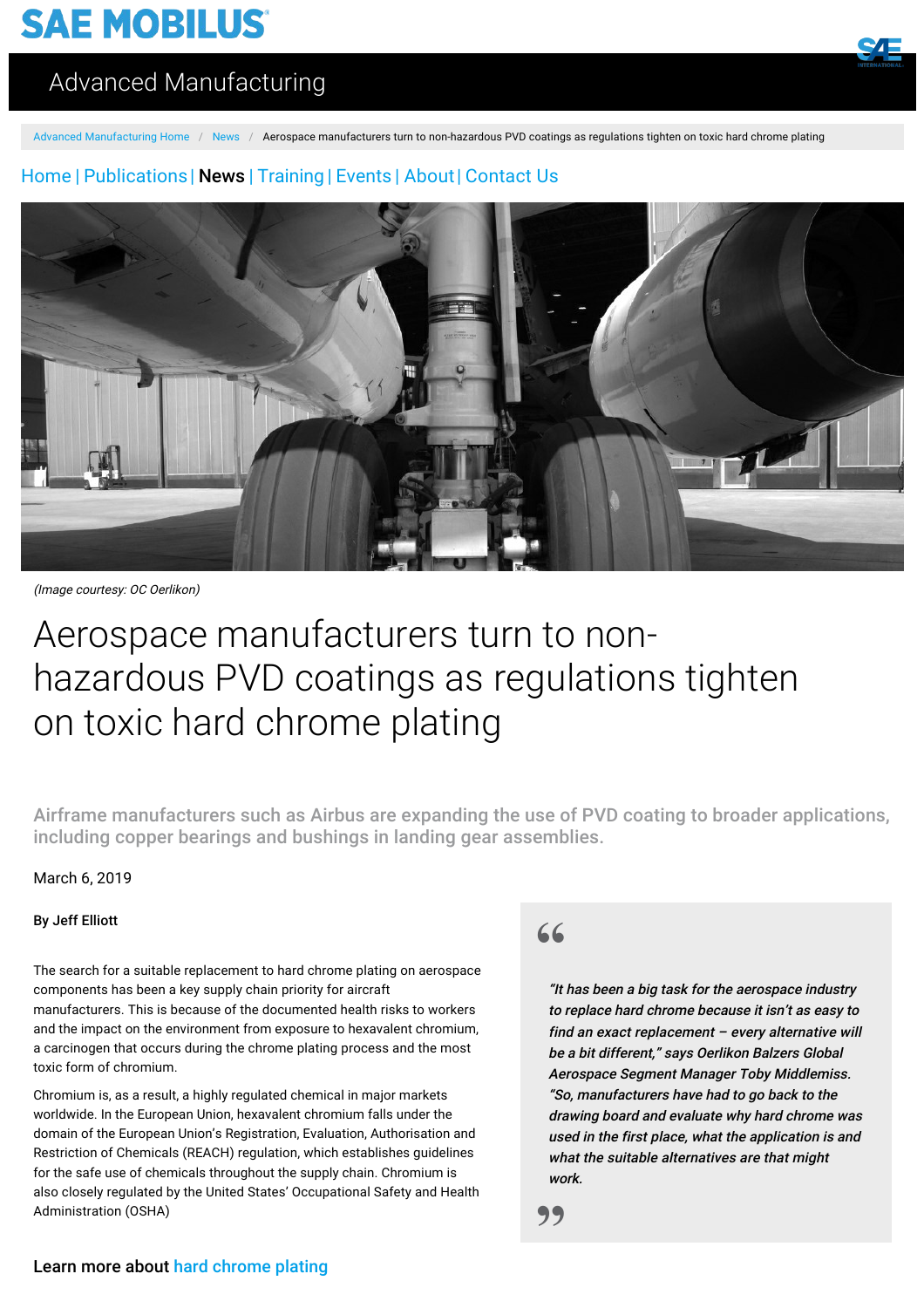Replacing hard chrome with a suitable alternative remains a significant challenge for the aerospace industry because of its widespread use as a surface coating on many components. Long prized for its hardness, ability to minimize sliding wear, corrosion protection and for extending the life of metal parts, it can be found on many aero structures, landing gears, engine mounts and air frames. In many cases, it is used on components where there is metal-to-metal contact between moving parts due to its low coefficient of friction.

No exact replacement for hard chrome exists, so aerospace companies must identify and evaluate where and why they used hard chrome in the first place. It is a huge undertaking as each hard chrome-plated component needs to be reviewed for its functionality, connectivity to other parts, wear mechanisms, lubrication needs, and environmental operating conditions.

Aerospace companies can often achieve superior performance results with hard chrome alternatives. Despite its widespread adoption, hard chrome is not without its performance issues, including limits to its hardness and corrosion protection, difficulties with recessed and threaded applications, and the risk of pitting and spalling (flaking) under high-stress conditions.

### PVD coatings

Physical vapor deposition (PVD) coatings are gaining traction in the aerospace industry as an alternative. PVD coatings offer many of the same benefits of hard chrome, but are REACH-conforming and non-hazardous.

PVD describes a variety of vacuum-deposition methods that can be used to produce thin coatings typically applied at relatively low coating temperatures of 160°C to 500°C. These application temperatures are ideal because they are below the tempering temperature of steels and would not alter a component's fundamental material properties.



Among the PVD options are several carbon-based coatings that provide a unique combination of extreme surface hardness, low friction coefficient, and anti-corrosion properties. For example, [Oerlikon Balzers](https://www.oerlikon.com/balzers/us/en/) – part of the Swiss [OC Oerlikon](https://www.oerlikon.com/en/) group – produces a coating called [BALINIT C](https://www.oerlikon.com/balzers/us/en/portfolio/balzers-surface-solutions/pvd-and-pacvd-based-coatings/balinit/carbon-dlc-based/balinit-c/) that has attracted the attention of some of the largest aerospace manufacturers in the world, including Airbus.

In November 2018, Airbus announced it was expanding its use of BALINIT C to include copper alloys – a substrate commonly used for bearings and bushings in aircraft landing gears and landing-gear-to-air-frame connections. Previously, Airbus had approved the PVD coating for use on steel, titanium, and Inconel substrates.

#### Learn more about [PVD coatings](https://www.sae.org/search/?qt=pvd)

The technical qualification of BALINIT C as a non-hazardous and REACH-conforming option to hard chrome plating completes the Airbus Industrial Qualification Process for production centers at Oerlikon Balzers UK and Oerlikon Balzers France.

"Airbus has confirmed that our BALINIT C coating meets their technical and industrial requirements," says Oerlikon Balzers Global Aerospace Segment Manager Toby Middlemiss.

Oerlikon Balzers uses a mixture of metal and diamond-like carbon to create BALINIT C, a tungsten carbide/carbon coating. The coating is